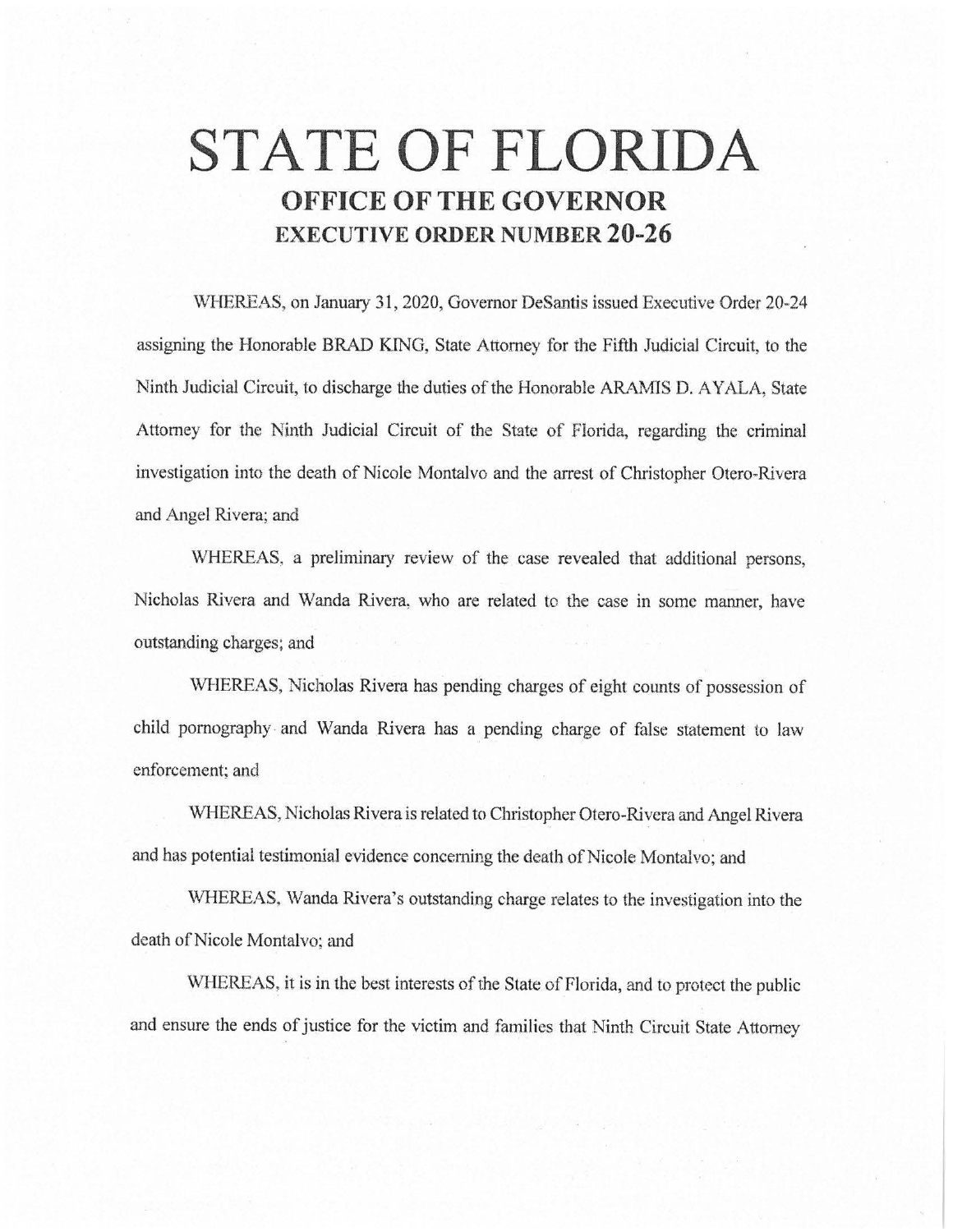Aramis Ayala be discharged of her duties in these matters, pursuant to section 27.14, Florida Statutes; and

WHEREAS, the Honorable BRAD KING, State Attorney for the Fifth Judicial Circuit of Florida, has agreed to accept an executive assignment in these matters; and

WHEREAS, it is in the best interests of the State of Florida and of the ends of justice that the Honorable BRAD KING discharge the duties of the Honorable ARAMIS D. AYALA, pursuant to section 27.14, Florida Statutes.

NOW, THEREFORE, I, RON DESANTIS, Governor of Florida, in obedience to my solemn constitutional duty to "take care that the laws be faithfully executed." and pursuant to the Constitution and laws of the State of Florida, issue the following Executive Order, effective immediately:

## Section 1.

The Honorable BRAD KING, State Attorney for the Fifth Judicial Circuit of Florida, referred to as the "Assigned State Attorney," is assigned to discharge the duties of the Honorable ARAMIS D. AYALA, State Attorney for the Ninth Judicial Circuit of Florida, as they relate to the investigation, prosecution, and all matters related to Nicholas Rivera and Wanda Rivera,

## Section 2.

The Assigned State Attorney or one or more Assistant State Attorneys and Investigators, who have been designated by the Assigned State Attorney, shall proceed immediately to the Seventeenth Judicial Circuit of Florida, and are vested with the authority to perfonn the duties prescribed herein.